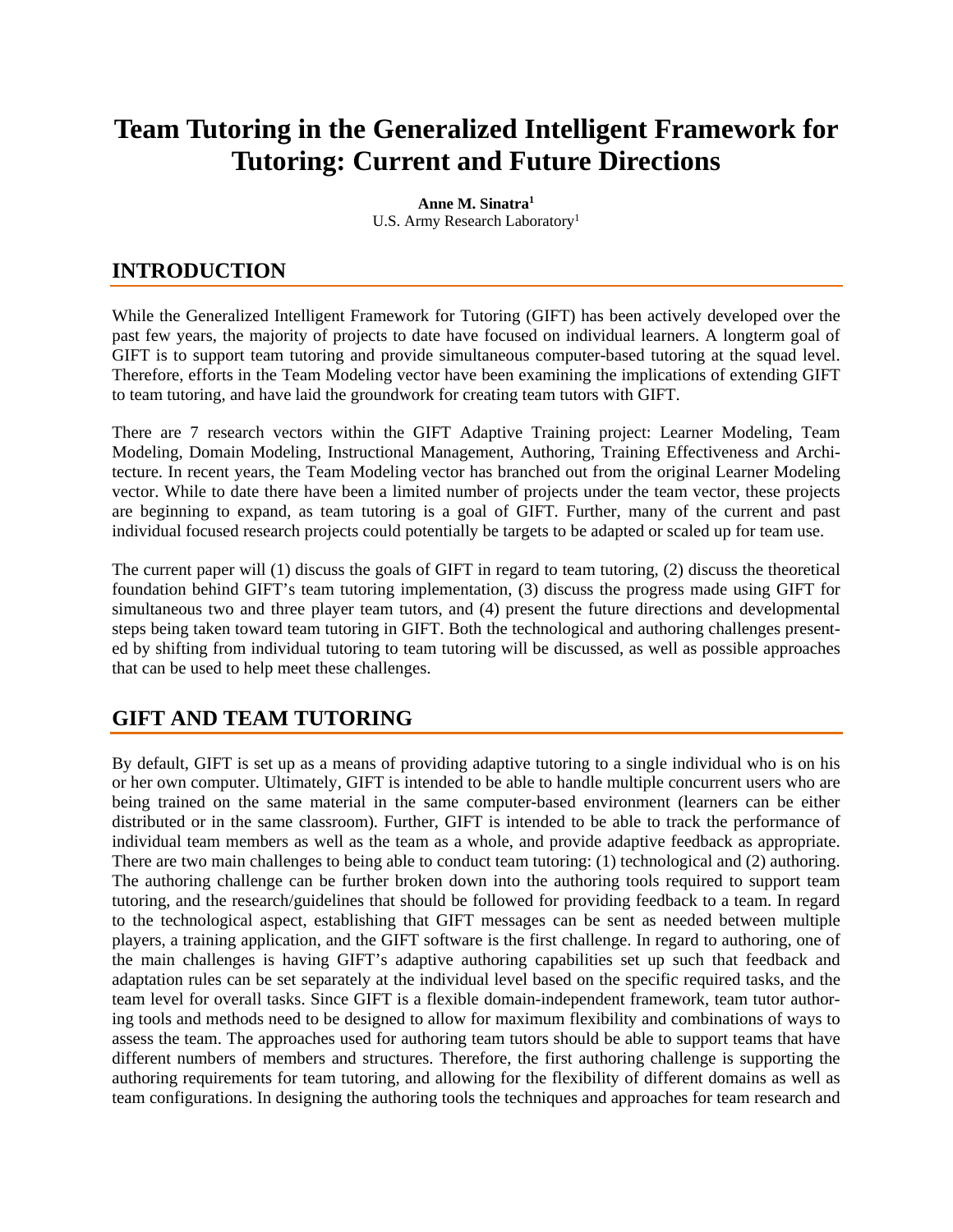learning should be taken into consideration. There are different strategies that may work better with different types of teams, and GIFT should be able to be configured to support varying types of team taskwork and feedback (e.g., team feedback throughout the training experience vs. after action review team feedback). In GIFT's current structure there is a Domain Knowledge File (DKF) that drives adaptive feedback in a training application (such as Virtual Battlespace 3). The DKF structure needs to be adapted such that rules can be constructed for both teams and individuals in a straightforward, easy to author manner. While some work has begun in this direction, there is no specific authoring tool or authoring plan in place to assist in differentiating between team member roles, and combined team feedback at the current time. In current time, one of the workarounds is using the authoring tools to construct multiple individual DKFs and an overall team DKF which are then all utilized for the interactions. Further, leveraging the adaptive courseflow course object in GIFT with the context of team tutoring has not yet occurred. In the current configuration of GIFT, the adaptive courseflow is run by the eMap and structured by elements of component display theory: rules, examples, recall, and practice (Wang, Goldberg, Tarr, Cintron, & Jiang, 2013). Depending on the performance of the individual learner and characteristics of the individual, different remediation may be provided by the adaptive courseflow. In the current version of the eMap, the rules and examples phases of instruction are largely based on non-interactive static content, supporting the display of file types such as PowerPoints, html, and PDFs. The recall phase is largely multiple choice based, and the practice phase involves interacting with an external training application to demonstrate that the task can be performed by the learner. While remediation on static information that is presented is likely to remain an individual task, the incorporation of team assessment in regard to recall and practice of material could be useful. For example, the recall phase could be updated to allow for multiple team members to work together to answer multiple choice questions, and only submit their responses once everyone has approved them. The practice phase could be updated to support easy authoring of team DKFs for team tutoring and interactions in a training environment.

#### **Team Meta-Analysis and Behavioral Markers**

Initial theoretical work to provide the foundation of the team implementation in GIFT was done through a cooperative project with UCF's Institute for Simulation and Training. The project involved a large metaanalysis of team research relevant to team tutoring and the specific goals of GIFT. The initial procedure and results of the meta-analysis were presented at GIFTSym3 (Burke, Feitosa, & Salas, 2015). This project included searching the team literature from the years of 2003 – 2013 for relevant team articles and their outcomes. The meta-analysis identified behavioral, attitudinal, and cognitive contributions in the areas of Team Performance, Team Learning, Team Satisfaction, and Team Viability (Sottilare, Burke, Salas, Sinatra, Johnston, & Gilbert, in review). Additionally, behavioral markers, or indicators of team performance were developed and identified. Markers that were associated with the theoretically identified contributors of trust, collective efficacy, cohesion, communication, and conflict/conflict management were established (Sottilare, Burke, Salas, Sinatra, Johnston, & Gilbert, in review). These markers can be used to assess the team, and help to guide remediation and feedback that they receive. This research serves as the theoretical basis for the team implementation in GIFT. The next steps forward include operationalizing the behavioral markers such that they can be used in a computer-based tutoring environment without the need of a human coder. This project tackles some of the initial team theoretical and authoring challenges of GIFT as it paves the way for identifying the types of markers and measures that should be available to an author who is creating a team tutor.

#### **Initial Team Implementations and Research**

The first working team implementations of GIFT have been part of a collaborative effort with Iowa State University. There has been one conducted experiment, and one planned experiment that demonstrates the different functionalities of team research in an intelligent tutoring system environment. The first project is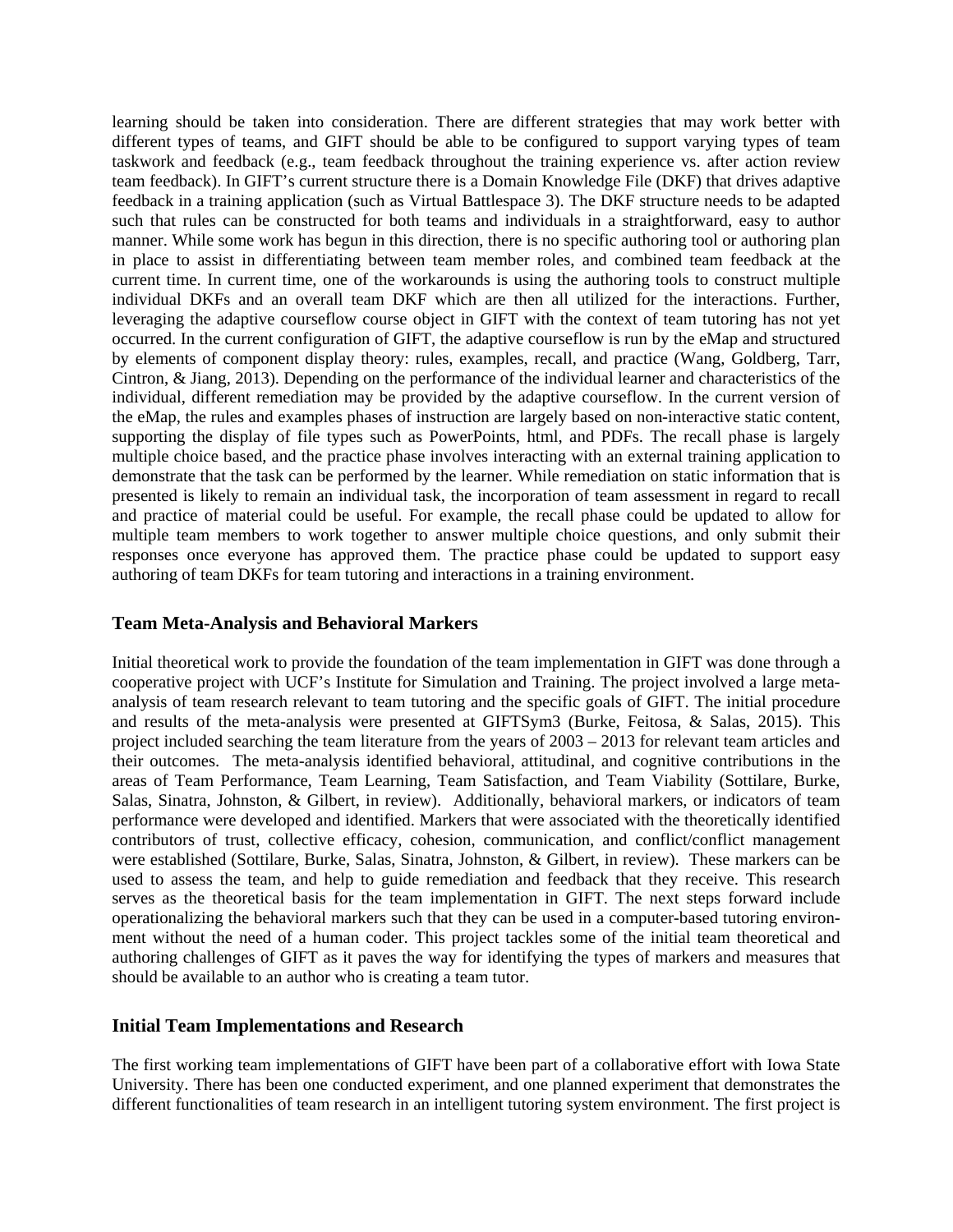a surveillance task in Virtual Battlespace 2 (VBS2) in which two players work collaboratively to identify and transfer threats that they see in an area that they are monitoring. The first part of this project was to tackle the initial technological challenge of how to get the system to simultaneously monitor two individuals and provide feedback during training. The second piece was designing a team research study that would add to the body of literature about team training in an intelligent tutoring system environment and how to provide team feedback. This task and lessons learned from its implementation have been documented in a number of publications (Gilbert, Winer, Holub, Richardson, Dorneich, & Hoffman, 2015; Bonner, Walton, Dorneich, Gilbert, Winer & Sottilare, 2015; Bonner, et al., 2016).

The output of the studies also has led to considerations about how to grade, assess, and deal with computer-generated team based data (Gilbert et al., in press). A challenge of computer-based team tutoring is being able to have the system assess the team member's performance in real time, and react immediately. The initial study constructed Team DKFs and demonstrated how team data can flow in GIFT. The second study has built upon the original to allow for three team members to engage in the environment simultaneously. In the surveillance task implementation there are individual team member DKFs, and an overall team DKF. This resulted in three DKFs in the original two person task, and will ultimately result in more DKFs as the number of team members increase. For instance, if there is a leader and two additional team members there may be a DKF for the overall team, and each team member, but also potentially for subteams. Future work will continue to expand upon team tutoring in GIFT with increasingly more complex teams.

#### **Workshops**

In addition to initial theoretical research, workshops have and will be conducted in the future with experts in the areas of team tutoring, team performance, collaborative learning, and team research. The initial workshop titled "Building Intelligent Tutoring Systems for Teams: What Matters" was held at the conclusion of the meta-analysis project in March 2016 in Orlando, FL. Experts discussed the current state of teamwork as it relates to intelligent tutoring systems. The attendees brainstormed about the current and future state of team tutoring, and provided thoughts on steps forward.

The second workshop is the "Team Modeling and Team Taskwork Expert Workshop", which is set to take place in Ames, IA in June 2017. Experts in team research from different backgrounds and focuses will gather to talk about their experiences with team taskwork research, and their ideas on how it can be incorporated into GIFT. This workshop is part of a series that have been conducted since 2012 and will output a book in the Design Recommendations for Intelligent Tutoring Systems series.

### **CONCLUSIONS AND RECOMMENDATIONS FOR FUTURE RESEARCH**

The next step forward in GIFT's team implementation is to expand beyond a two and three person team and into new training environments/tasks. While GIFT has been demonstrated to be capable of handling multiple learners at the same time in a surveillance task, there are more complicated tasks that require hierarchical and varying team roles in order to achieve. Further, future research will focus on operationalizing the behavioral markers that were identified in the initial theoretical research that was conducted. While the identification of these markers was vital, most of them have been primarily established for implementation in an in-person training environment (Sottilare, Burke, Salas, Sinatra, Johnston, & Gilbert, in review). In order to provide opportunities for them to be implemented in real time during computer-based adaptive tutoring, work needs to be put into their operationalization and how they can be authored within GIFT. For instance, if the marker indicated that positive statements between teams members lead to improved performance, then there needs to be a way for positive statements to be determined by the system, and feedback based on the team using positive statements needs to be authored.